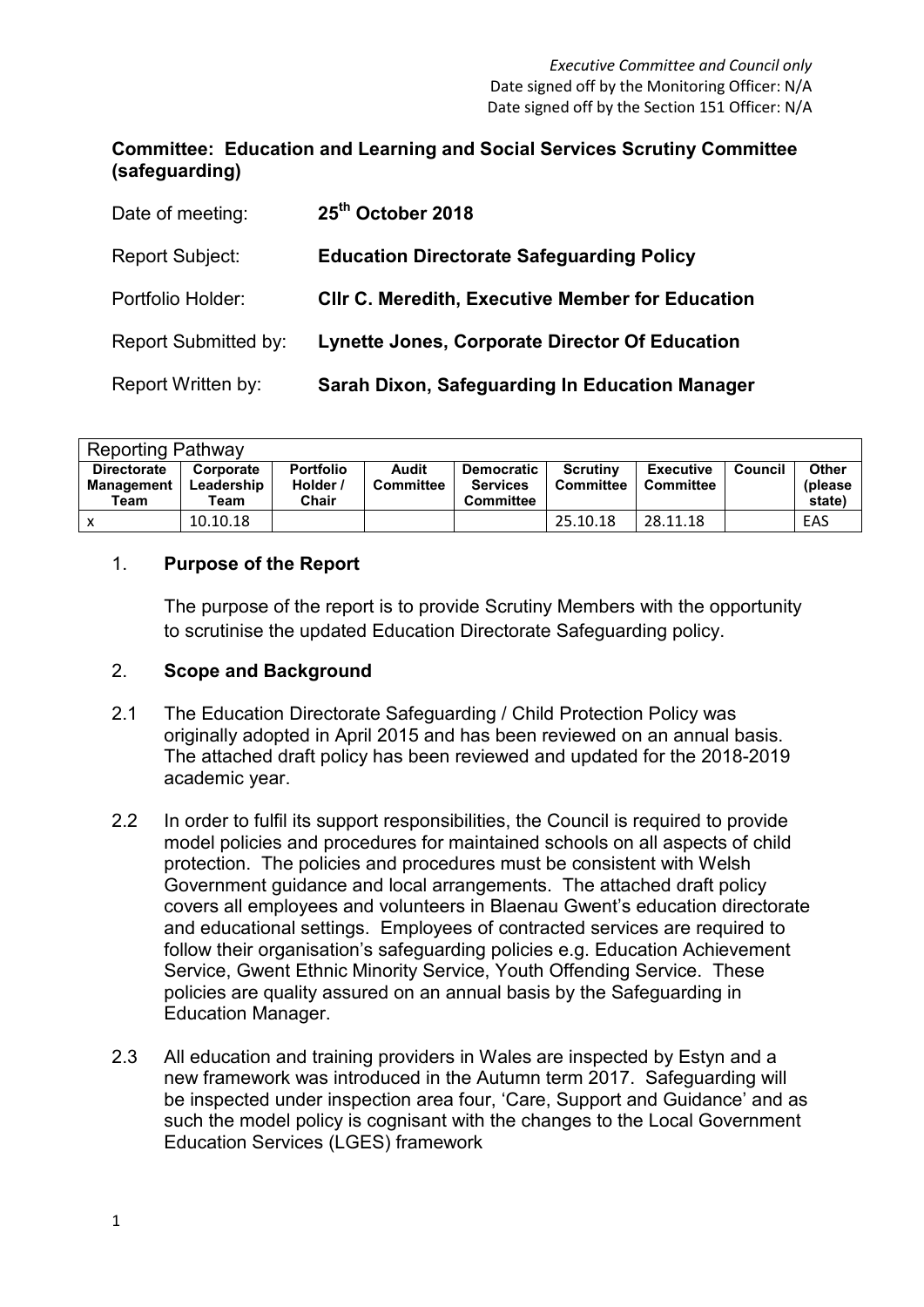# 3. **Options for Recommendation**

# 3.1 Option 1

Members to consider the updated Safeguarding Policy and make comment / amendment prior to approval by the Executive Committee.

Option 2

Members to recommend the draft policy as presented in appendix 1 for approval by the Executive Committee.

#### 4. **Evidence of how does this topic supports the achievement of the Corporate Plan / Statutory Responsibilities / Blaenau Gwent Well-being Plan**

#### 4.1 **Statutory Responsibilities**

To ensure that Blaenau Gwent County Borough Council is effectively meeting its obligations. Welsh Government Circular 158/2015, 'Keeping Learners Safe' contains guidance for local authorities and governing bodies on arrangements for safeguarding children under section 175 of the Education Act 2002.

#### 4.2 **Blaenau Gwent Well-being Plan**

This report is in line with the following objectives as set out in the Blaenau Gwent Well-being Plan of:

- Blaenau Gwent wants everyone to have the best start in life; and,
- Blaenau Gwent wants safe and friendly communities.

# 5. **Implications Against Each Option**

5.1 *Impact on Budget (short and long term impact)*  There are no direct financial implications.

# 5.2 *Risk including Mitigating Actions*

Failure of educational establishments to adopt rigorous arrangements for safeguarding poses significant potential risk to children and other education users.

Blaenau Gwent organisations are required to have safeguarding policies and procedures in place, reviewed annually, in accordance with local and national guidance.

Providing a safeguarding policy for adoption by all education settings ensures that an appropriate policy is available to all settings.

# 5.3 *Legal*

Under Section 175 of the Education Act 2002, Local Authorities, governing bodies of maintained schools and FE institutions must have regard to Welsh Government Circular 158/2015, 'Keeping Learners Safe', for the purpose of meeting their duties, and should exercise their functions in a way that takes into account the need to safeguard and promote the welfare of children.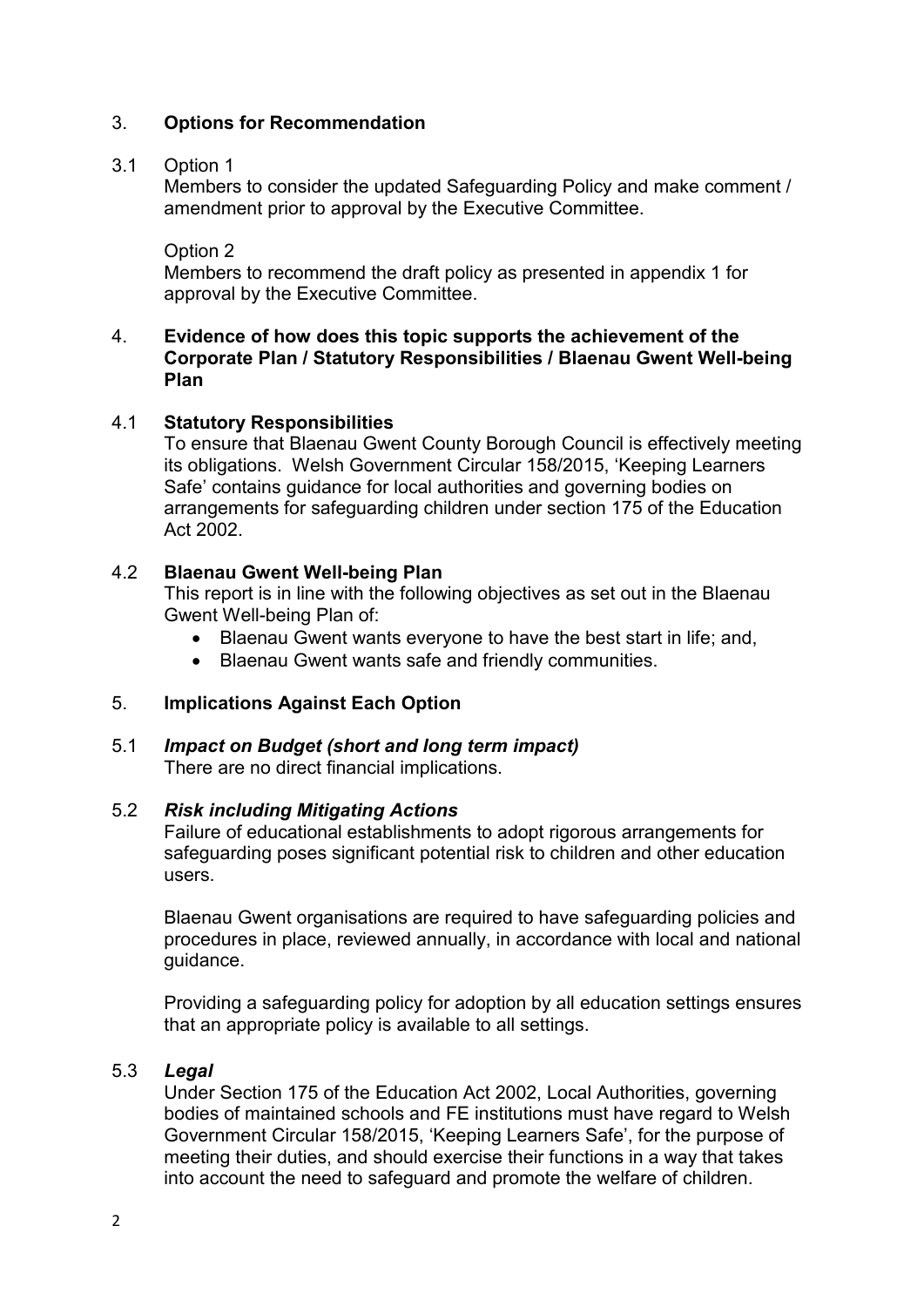# 5.4 *Human Resources*

There are no direct staffing or workforce implications arising from this report.

# 6. **Supporting Evidence**

#### 6.1 *Performance Information and Data*

The Education Directorate Safeguarding / Child Protection Policy has been reviewed and updates have been made to the following areas of the policy:

- Children's Services team structure has been updated with current details
- The corporate policy has recently been reviewed and updated. The safeguarding policy for education has been reviewed to ensure the information is concise and relevant to education settings and is aligned to the corporate policy
- The roles and responsibilities of governing bodies, head teachers/managers and designated senior person for safeguarding have been explicitly included within the policy to improve clarity.
- The information contained in the example policy template remains largely the same as last year, with some amendments to include reference to vulnerable adults and the scope of the policy covering educational settings as outlined in section 2.

# 6.2 *Expected outcome for the public*

Learners are provided with a safe learning environment, with the policy supporting settings to respond appropriately to concerns.

#### 6.3 *Involvement (consultation, engagement, participation)*

This policy has been consulted upon with Education DMT, Youth Service, Early Years, Organisational Development and Community Safety.

# 6.4 *Thinking for the Long term (forward planning)*

Ensuring that the Council and its education settings operate robust safeguarding practices, informed by policy, is essential to the wellbeing of all learners in Blaenau Gwent.

#### 6.5 *Preventative focus*

Having an effective policy in place supports educational establishments to adopt practice to keep learners safe and identify concerns early.

# 6.6 *Collaboration / partnership working*

The South East Wales Safeguarding Children Board is a multi-agency partnership. The Board has the lead strategic role in ensuring that children and young people in the South East Wales region are protected from abuse, neglect, exploitation and discrimination and live in an environment that promotes their well-being and life chances.

Education forms part of this multi-agency partnership.